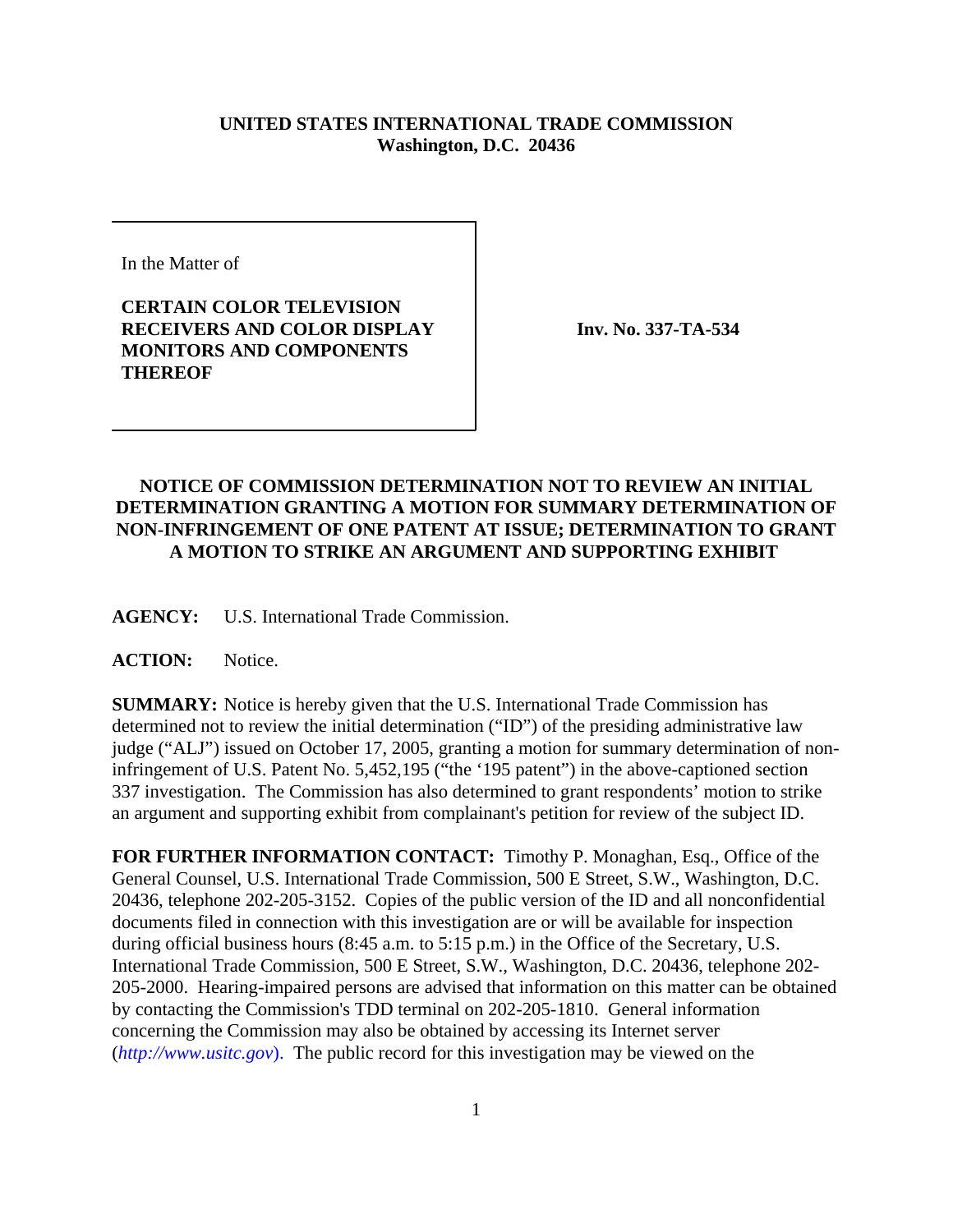Commission's electronic docket (EDIS) at *http://edis.usitc.gov*.

**SUPPLEMENTARY INFORMATION:** The Commission instituted this investigation, which concerns allegations of unfair acts in violation of section 337 of the Tariff Act of 1930 in the importation and sale of certain color television receivers and color display monitors, and components thereof on March 29, 2005, based on a complaint filed by Thomson Licensing S.A. of Soulonge, France, and Thomson Licensing Inc. of Princeton, New Jersey ("Thomson"). 70 *Fed. Reg*. 15883 (March 29, 2005). The respondents named in the notice of investigation are BenQ Corp. of Taoyuan 33 of Taiwan; BenQ Optronics (Suzhou) Co., Ltd. of China; BenQ America Corp. of Irvine, California; and AU Optronics Corp. of Hsinchu, Taiwan (collectively "respondents"). Thomson's complaint alleged that respondents' products infringed claims of five different patents held by Thomson.

On September 13, 2005, respondents moved for a summary determination that the accused products do not infringe the asserted claims of the '195 patent, or, in the alternative, that the '195 patent is invalid. Thomson filed a response opposing the motion. The Commission investigative attorney ("IA") did not respond to the motion.

On October 17, 2005, the ALJ granted the motion as it pertains to non-infringement and issued the subject ID, Order No. 32. The ALJ did not consider the motion for summary determination as to invalidity because it was asserted in the alternative.

On October 24, 2005, Thomson filed a petition for review of the ID, and on October 31, 2005, respondents and the IA filed responses to Thomson's petition for review. Respondents also filed a motion to strike an argument based on the doctrine of claim differentiation and its supporting exhibit from Thomson's petition. Thomson filed an opposition to the motion to strike on November 10, 2005.

The Commission has determined not to review the ID. The Commission has also determined to grant respondents' motion to strike. Complainants' claim differentiation argument and supporting exhibit were not before the ALJ, and thus, under Commission precedent, may not be considered in determining whether to review the ALJ's ID. *See Certain Polyethylene Terephthalate Yarn and Products Containing Same,* Inv. No. 337-TA-457, Commission Determination, 2002 WL 448657 at 1; *Certain Memory Devices with Increased Capacitance and Products Containing Same*, Inv. No. 337-TA-371, *affirmed sub nom*., *Hazani v. United States Int'l Trade Comm'n,* 126 F.3d 1473 (Fed. Cir. 1997).